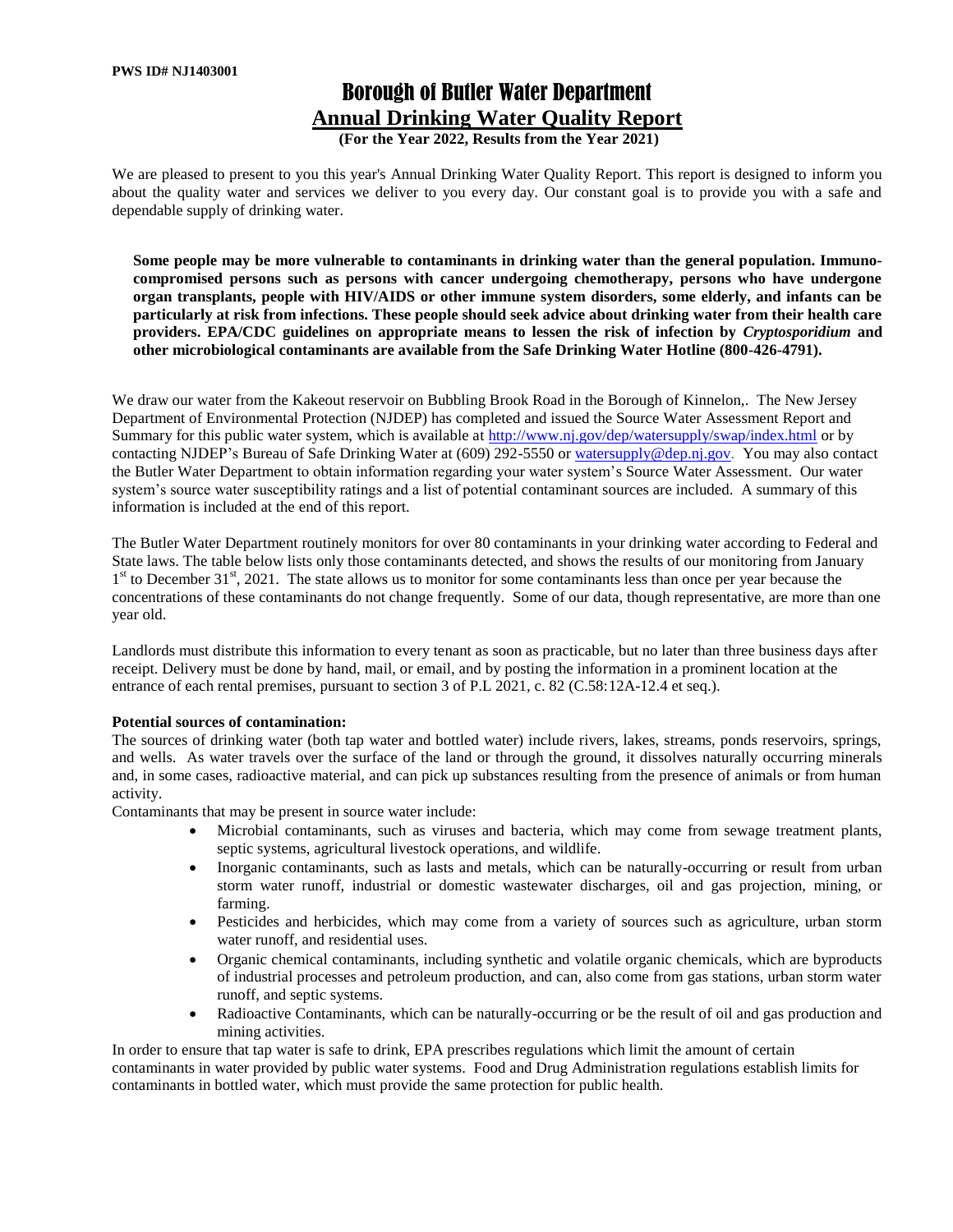| <b>TEST RESULTS</b>                      |                          |                                                                                      |                                                  |                     |                |                                       |                                                                                 |  |  |  |  |
|------------------------------------------|--------------------------|--------------------------------------------------------------------------------------|--------------------------------------------------|---------------------|----------------|---------------------------------------|---------------------------------------------------------------------------------|--|--|--|--|
| (Data for 2021)                          |                          |                                                                                      |                                                  |                     |                |                                       |                                                                                 |  |  |  |  |
| Contaminant                              | <b>Violation?</b><br>Y/N | Date of<br>Sample                                                                    | Level<br><b>Detected</b>                         | Units of<br>Measure | <b>MCLG</b>    | <b>MCL</b>                            | <b>Possible Source</b>                                                          |  |  |  |  |
| <b>Microbiological Contaminants:</b>     |                          |                                                                                      |                                                  |                     |                |                                       |                                                                                 |  |  |  |  |
| Turbidity                                | N                        | continuous                                                                           | 95.89% < 0.3 NTU<br>Highest Detect =<br>0.86 NTU | <b>NTU</b>          | N/A            | $TT = % of$<br>samples<br>$< 0.3$ NTU | Soil runoff                                                                     |  |  |  |  |
| <b>Total Organic</b><br>Carbon           | N                        | 1/month                                                                              | <b>Running Annual</b><br>Average = $1.32$        | ppm                 | N/A            | $TT = % of$<br>removal                | Naturally present in the<br>environment                                         |  |  |  |  |
| <b>Total Coliform</b><br><b>Bacteria</b> | N                        | 10/month                                                                             | no positive<br>routine samples<br>in 2021        | 0                   |                | 1 positive                            | Naturally present in the<br>environment; found in the<br>intestines of mammals. |  |  |  |  |
| <b>Radiological Contaminants:</b>        |                          |                                                                                      |                                                  |                     |                |                                       |                                                                                 |  |  |  |  |
| Gross Alpha                              | N                        | 7/23/2014                                                                            | 1.15                                             | piCu/L              | 0              | 15                                    | Erosion of natural deposits                                                     |  |  |  |  |
| <b>Combined Radium</b>                   | $\mathsf{N}$             | 7/23/2014                                                                            | 0.52                                             | piCu/L              | 0              | 5                                     | Erosion of natural deposits                                                     |  |  |  |  |
| <b>Inorganic Contaminants:</b>           |                          | Note: RUL is the Recommended Upper Limit                                             |                                                  |                     |                |                                       |                                                                                 |  |  |  |  |
| <b>Barium</b>                            | N                        | 7/19/2021                                                                            | 0.008                                            | ppm                 | $\overline{2}$ | $\overline{2}$                        | Discharge of drilling wastes<br>or metal refineries                             |  |  |  |  |
| Chloride                                 | N                        | 7/19/2021                                                                            | 67.6                                             | ppm                 | N/A            | $RUL = 250$                           | Agricultural runoff; road<br>salting                                            |  |  |  |  |
| Chromium                                 | N                        | 7/19/2021                                                                            | 0.377                                            | ppb                 | 5              | 5                                     | Corrosion of galvanized<br>pipe                                                 |  |  |  |  |
| Nickel                                   | ${\sf N}$                | 7/19/2021                                                                            | 0.558                                            | ppb                 | N/A            | N/A                                   | Erosion of natural<br>deposits                                                  |  |  |  |  |
| Sodium                                   | N                        | 7/19/2021                                                                            | 33.6                                             | ppm                 | N/A            | $RUL = 50$                            | Erosion of natural<br>deposits                                                  |  |  |  |  |
| Sulfate                                  | N                        | 7/19/2021                                                                            | 7.21                                             | ppm                 | N/A            | $RUL = 250$                           | Erosion of natural<br>deposits                                                  |  |  |  |  |
| Lead<br>Result at 90th<br>Percentile     | N                        | Sept 2021                                                                            | 27.3<br>2 samples of 20<br>exceeded AL           | ppb                 | 0              | $AL = 15$                             | Corrosion of household                                                          |  |  |  |  |
| Copper<br>Result at 90th<br>Percentile   | N                        | Sept 2021                                                                            | 0.184<br>0 samples of 40<br>exceeded AL          | ppm                 | 0              | $AL = 1.3$                            | plumbing systems, erosion<br>of natural deposits                                |  |  |  |  |
| <b>Disinfection Byproducts:</b>          |                          |                                                                                      |                                                  |                     |                |                                       |                                                                                 |  |  |  |  |
| <b>TTHM</b>                              | N                        | quarterly                                                                            | Range = $27.8$ to<br>69.0                        | ppb                 | N/A            | 80                                    | Byproduct of drinking water                                                     |  |  |  |  |
| HAA5                                     | N                        | Range = $18.9$ to<br>quarterly<br>30.0                                               |                                                  | ppb                 | N/A            | 60                                    | disinfection                                                                    |  |  |  |  |
|                                          |                          | Note: Chlorine measured as free residual in distribution system; reported as monthly |                                                  |                     |                |                                       |                                                                                 |  |  |  |  |
| <b>Regulated Disinfectants:</b>          |                          | average                                                                              |                                                  |                     |                |                                       |                                                                                 |  |  |  |  |
| Chlorine                                 | N                        |                                                                                      | Range = $0.59$ to<br>0.99                        | ppm                 | 4              | 4                                     | Water treatment additive                                                        |  |  |  |  |
| <b>Perfluorinated Compounds:</b>         |                          |                                                                                      |                                                  |                     |                |                                       |                                                                                 |  |  |  |  |
| PFOA                                     | N                        | quarterly                                                                            | Range = $5.82$ to<br>7.77                        | ppt                 | 14             | n/a                                   | Discharge from industrial<br>facilities                                         |  |  |  |  |
| <b>PFOS</b>                              | N                        | quarterly                                                                            | Range = 2.78 to<br>3.84                          | ppt                 | 13             | n/a                                   | Discharge from industrial<br>facilities                                         |  |  |  |  |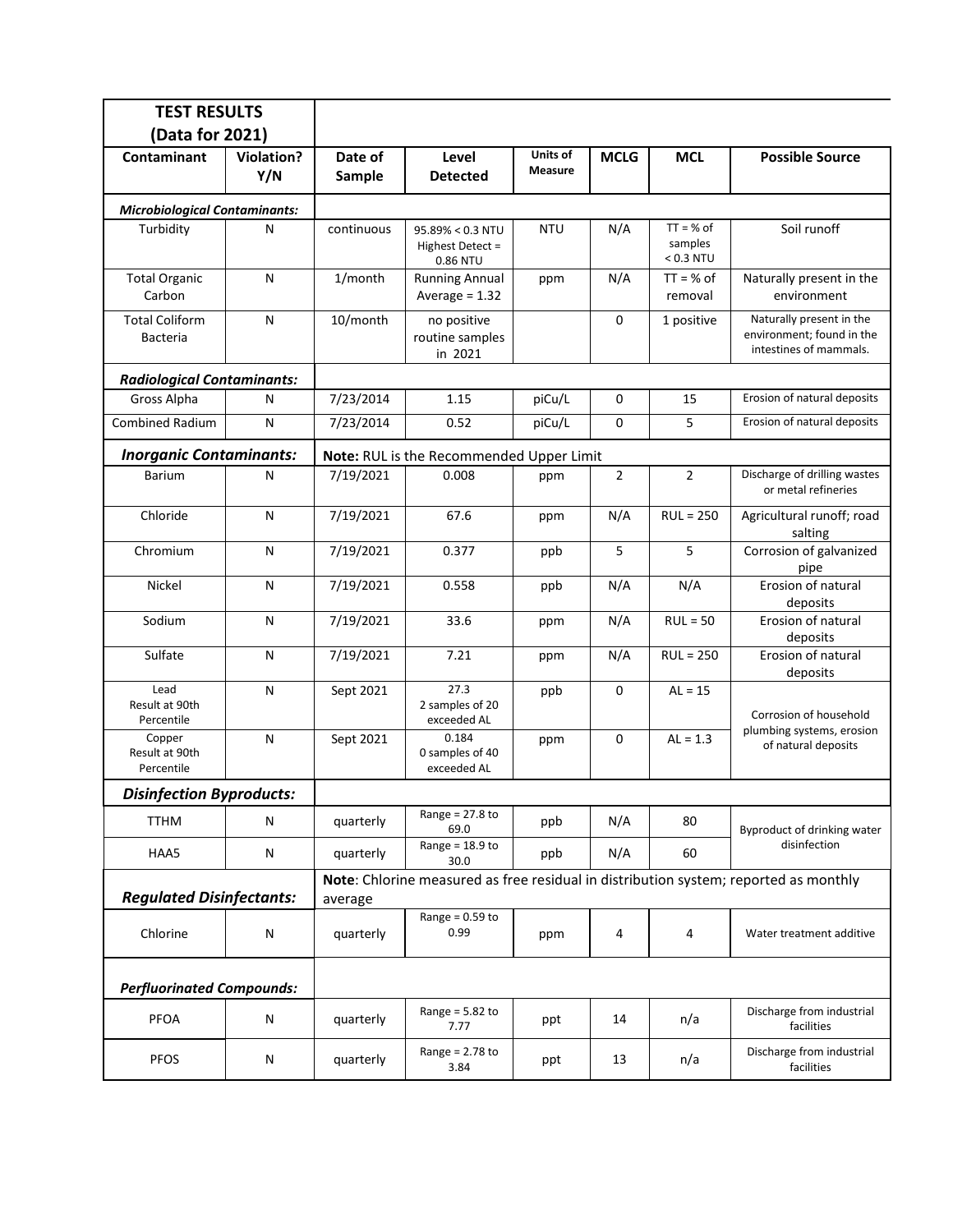**Drinking water, including bottled water, may reasonably be expected to contain at least small amounts of some contaminants. The presence of contaminants does not necessarily indicate that the water poses a health risk. More information about contaminants and potential health effects can be obtained by calling the Environmental Protection Agency's Safe Drinking Water Hotline at 1-800-426-4791.**

*Lead***:** Infants and young children are typically more vulnerable to lead in drinking water than the general population. It is possible that lead levels at your home may be higher than at other homes in the community as a result of materials used in your home's plumbing. The Butler Water Department is responsible for providing high quality drinking water, but can't control the variety of materials used in plumbing components. If you are concerned about elevated lead levels in your home's water, you may wish to have your water tested. When your water has been sitting for several hours, you can minimize the potential for lead exposure by flushing your tap for 30 seconds to 2 minutes before using tap water. Additional information is available from the Safe Drinking Water Hotline (800-426-4791). Call us at 973-838-7200 x.413 to find out how to get your water tested for lead. Testing is essential because you cannot see, taste, or smell lead in drinking water.

*Turbidity***:** Turbidity is a measure of the cloudiness of the water. We monitor it as a good indicator of water quality. High turbidity can hinder the effectiveness of disinfectants.

*Sodium***:** For healthy individuals, the sodium intake from water is not important because a much greater intake of sodium takes place salt in the diet. However, sodium levels above the MCL may be of concern to individuals on a sodium restricted diet.

#### **Definitions:**

In the previous table you will find many terms and abbreviations you might not be familiar with. To help you better understand these terms we've provided the following definitions:

Non-Detects (ND) - laboratory analysis indicates that the constituent is not present.

- Parts per million (ppm) or Milligrams per liter (mg/l) one part per million corresponds to one minute in two years or a single penny in \$10,000.
- Parts per billion (ppb) or Micrograms per liter one part per billion corresponds to one minute in 2,000 years, or a single penny in \$10,000,000.

Picocuries per liter (pCi/L) - picocuries per liter is a measure of the radioactivity in water.

- Nephelometric Turbidity Unit (NTU) nephelometric turbidity unit is a measure of the clarity of water. Turbidity in excess of 5 NTU is just noticeable to the average person.
- Action Level the concentration of a contaminant which, if exceeded, triggers treatment or other requirements which a water system must follow.

Total Organic Carbon (TOC) - We are required to remove a certain percentage of (TOC) from our drinking water on a monthly basis. Total Organic Carbon has no adverse health effects. However, TOC provides a medium for the formation of disinfection byproducts.

Treatment Technique (TT) - A treatment technique is a required process intended to reduce the level of a contaminant in drinking water.

Maximum Contaminant Level - The "Maximum Allowed" (MCL) is the highest level of a contaminant that is allowed in drinking water. MCLs are set as close to the MCLGs as feasible using the best available treatment technology.

Maximum Contaminant Level Goal -The "Goal"(MCLG) is the level of a contaminant in drinking water below which there is no known or expected risk to health. MCLGs allow for a margin of safety.

Maximum Residual Disinfectant Level (MRDL) - The highest level of a disinfectant allowed in drinking water. There is convincing evidence that addition of a disinfectant is necessary for control of microbial contaminants.

Maximum Residual Disinfectant Level Goal (MRDLG): The level of a drinking water disinfectant, below which there is no known or expected risk to health. MRDLGs do not reflect the benefits of the use of disinfectants to control microbial contamination.

#### **Treatment description:**

We treat our water in several ways. We add a coagulant and provide filtration to promote clarity, and sodium hydroxide to control pH levels. We also add chlorine to disinfect (as a DEP required precautionary measure) and add a blended orthopolyphosphate to protect distribution system piping and residential plumbing. All chemical additives are NSF approved.